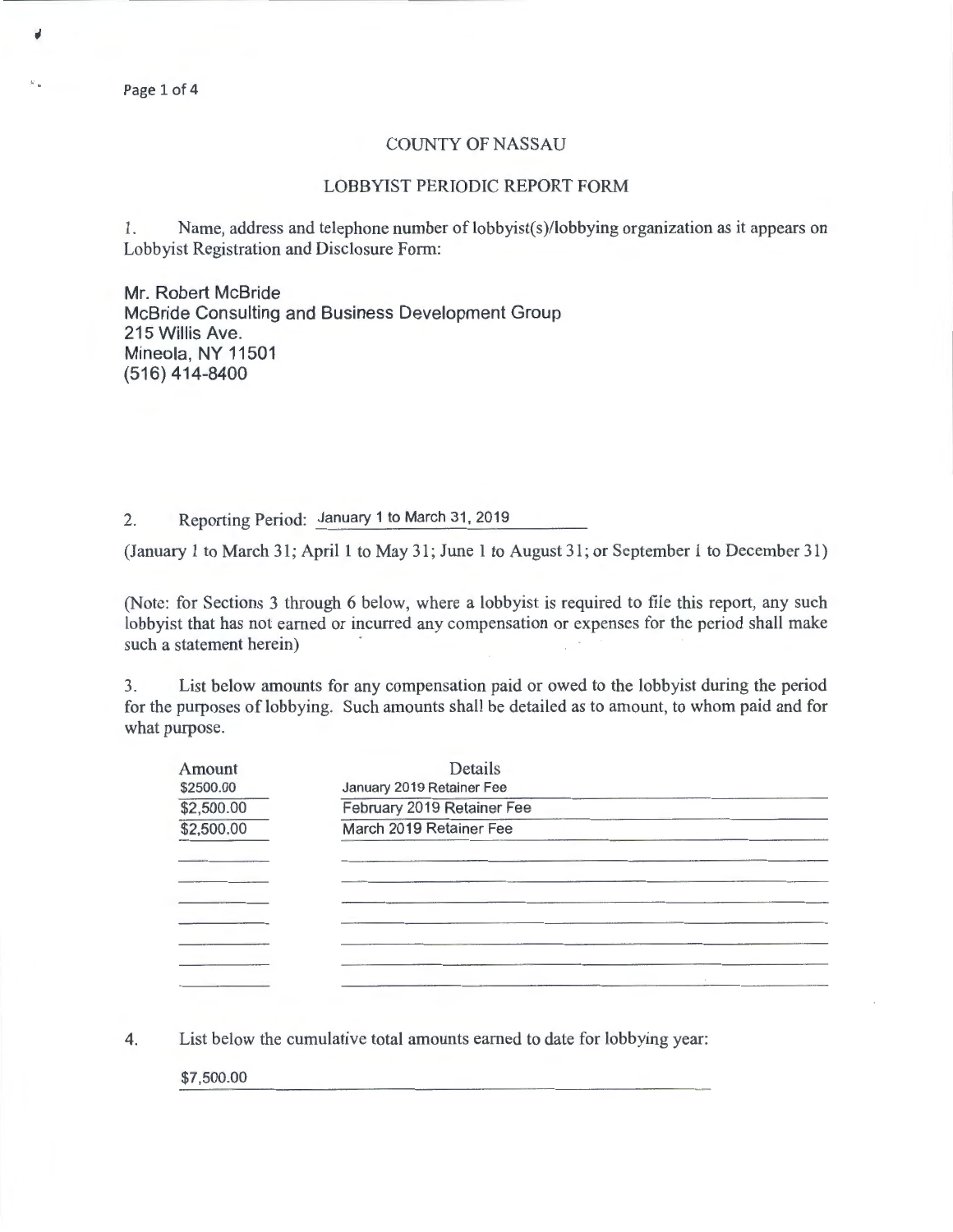Page 2 of 4

٠.

5. List below amounts for any expenses expended or incurred by the lobbyist during the period for the purposes of lobbying. Such amounts shall be detailed as to amount, to whom paid and for what purpose.

| Amount<br>\$200.00 | Details<br>NYS Biennial Registration Fee |  |
|--------------------|------------------------------------------|--|
| \$200.00           | Nassau County Registration Fee           |  |
|                    |                                          |  |
|                    |                                          |  |
|                    |                                          |  |
|                    |                                          |  |
|                    |                                          |  |
|                    |                                          |  |
|                    |                                          |  |
|                    |                                          |  |

6. List below the cumulative total amounts expended to date for lobbying year:

\$400.00

(In lieu of completing 7 through 10 below, you may attach a copy of your Lobbyist Registration and Disclosure Form, provided the information has not changed.)

7. List whether and where the lobbyist(s)/lobbying organization is registered as a lobbyist (e.g. Nassau County, New York State):

Lobbyist is registered in:

1. New York State

2. Nassau County

3. Suffolk County

8. Name, address and telephone number of client(s) by whom, or on whose behalf, the lobbyist is retained, employed or designated.

Matt Smith Smith & Degroat Real Estate 27 E. Jericho Turnpike Mineola, NY 11501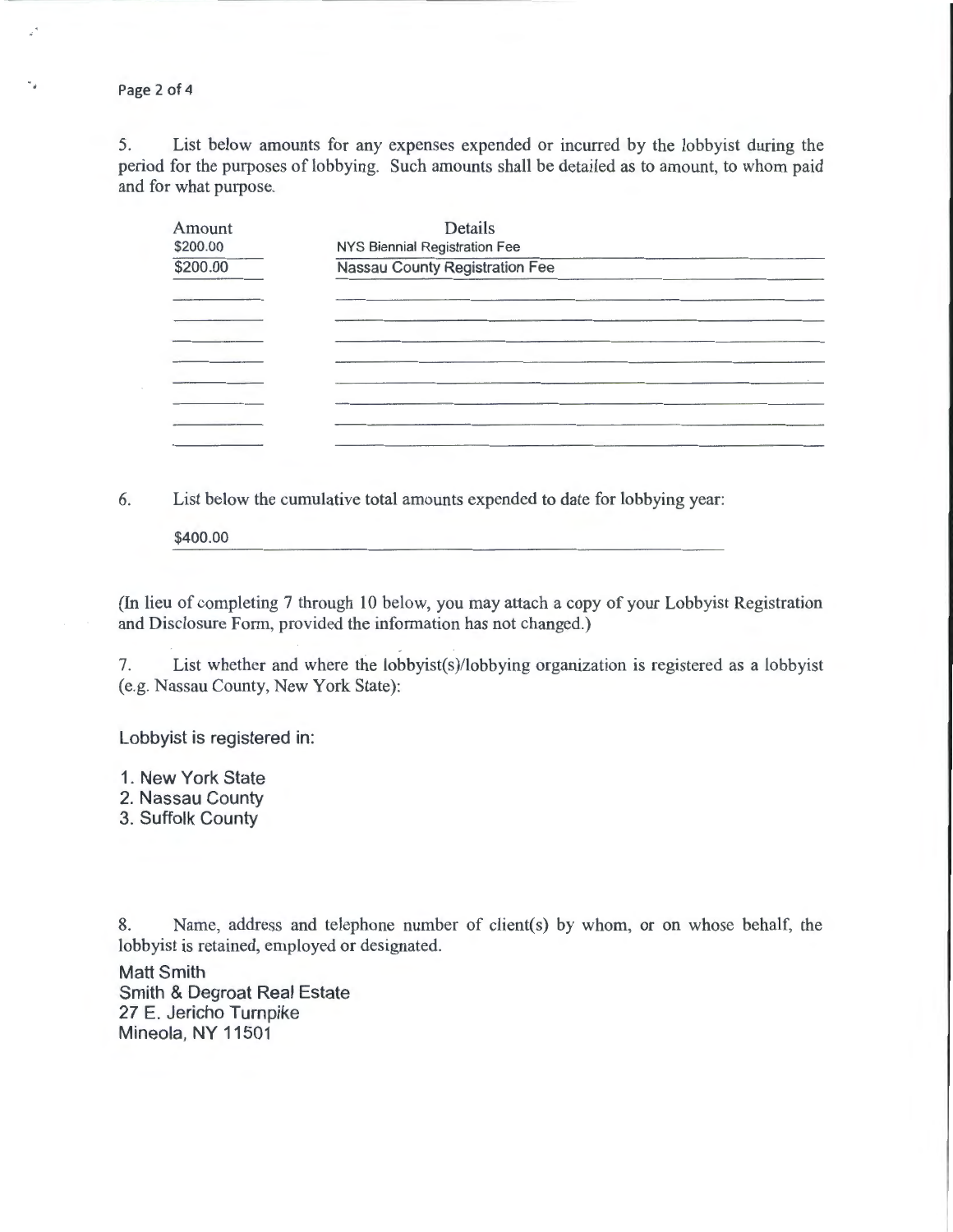.

 $\mathbb{R}^{\frac{1}{2}}$ 

9. Describe lobbying activity conducted, or to be conducted, in Nassau County, and identify client(s) for each activity listed, during the Reporting Period.

Tax Assesments- Smith & Degroat Real Estate Issues - Smith & Degroat

10. The name of persons, organizations or governmental entities before whom the lobbyist has lobbied during the period.

Nassau County Executive - Laura Curran Nassau County Legislature